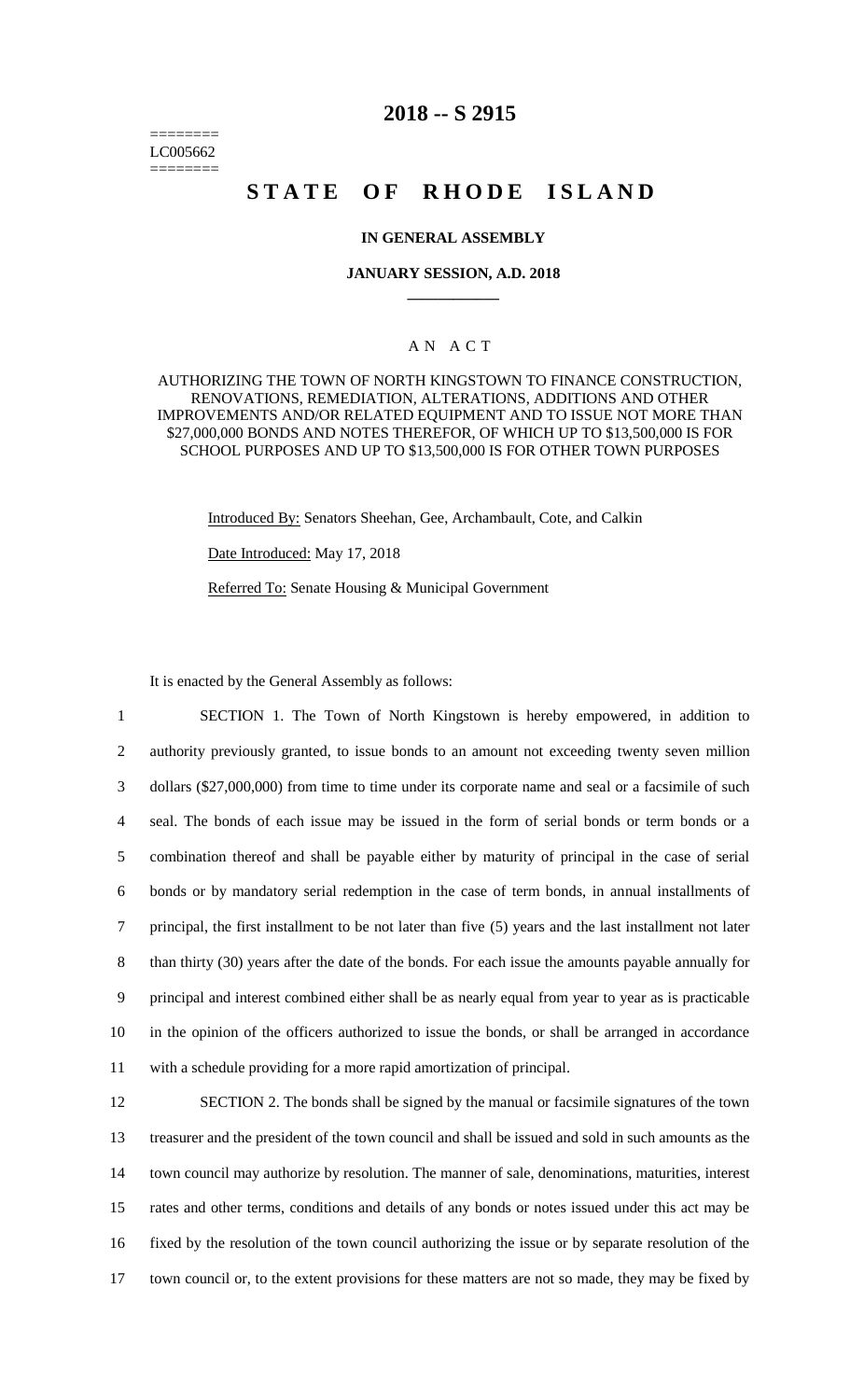the officers authorized to sign the bonds or notes. The proceeds derived from the sale of the bonds shall be delivered to the town treasurer, and such proceeds exclusive of premiums and accrued interest shall be expended for: (1) Construction, renovations, remediation, alterations, additions and other improvements and/or related equipment in the amount of up to thirteen million five hundred thousand dollars (\$13,500,000) for school purposes and in the amount of up to thirteen million five hundred thousand dollars (\$13,500,000) for other town purposes including and all costs incidental thereto; (2) In payment of the principal of or interest on temporary notes issued under section 3 of this act; or (3) In repayment of advances under section 4 of this act. No purchaser of any bonds or notes under this act shall be in any way responsible for the proper application of the proceeds derived from the sale thereof. The projects shall be carried out and all contracts made therefor on behalf of the town by one or more building committees appointed by the town council or as may be otherwise directed by the town council. The proceeds of bonds or notes issued under this act, any applicable federal or state assistance and the other monies referred to in section 6 of this act shall be deemed appropriated for the purposes of this act without further action than that required by this act. The bond issue authorized by this act may be consolidated 16 for the purposes of issuance and sale with any other bond issue of the town heretofore or hereafter authorized; provided that, notwithstanding any such consolidation, the proceeds from the sale of the bonds authorized by this act shall be expended for the purposes set forth above.

 SECTION 3. The town council may by resolution authorize the issue from time to time of interest bearing or discounted notes in anticipation of the authorization or issue of bonds or in anticipation of the receipt of federal or state aid for the purposes of this act. The amount of original notes issued in anticipation of bonds may not exceed the amount of bonds which may be issued under this act and the amount of original notes issued in anticipation of federal or state aid may not exceed the amount of available federal or state aid as estimated by the treasurer. Temporary notes issued hereunder shall be signed by the treasurer and by the president of the town council and shall be payable within five (5) years from their respective dates, but the principal of and interest on notes issued for a shorter period may be renewed or paid from time to time by the issue of other notes hereunder; provided the period from the date of an original note to the maturity of any note issued to renew or pay the same debt or the interest thereon shall not exceed five (5) years.

 SECTION 4. Pending any authorization or issue of bonds hereunder or pending or in lieu of any authorization or issue of notes hereunder, the treasurer, with the approval of the town council, may, to the extent that bonds or notes may be issued hereunder, apply funds in the treasury of the town to the purposes specified in section 2, such advances to be repaid without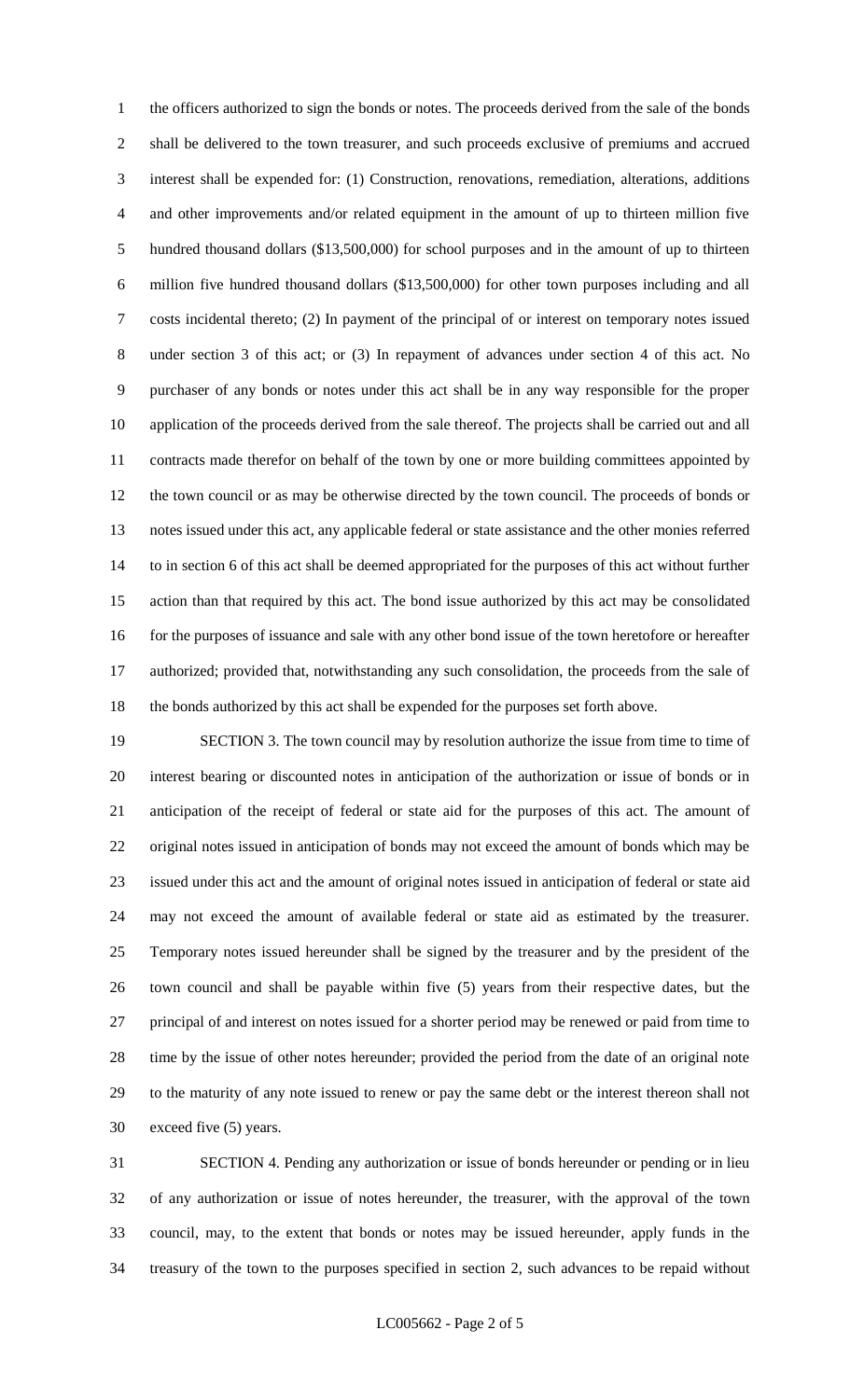interest from the proceeds of bonds or notes subsequently issued or from the proceeds of applicable federal or state assistance or from other available funds.

 SECTION 5. Any proceeds of bonds or notes issued hereunder or of any applicable federal or state assistance, pending their expenditure may be deposited or invested by the treasurer, in demand deposits, time deposits or savings deposits in banks which are members of the Federal Deposit Insurance Corporation or in obligations issued or guaranteed by the United States of America or by any agency or instrumentality thereof or as may be provided in any other applicable law of the state of Rhode Island.

 SECTION 6. Any accrued interest received upon the sale of bonds or notes hereunder shall be applied to the payment of the first interest due thereon. Any premiums arising from the sale of bonds or notes hereunder and any earnings or net profit realized from the deposit or investment of funds hereunder shall, in the discretion of the treasurer, be applied to the cost of preparing, issuing and marketing bonds or notes hereunder to the extent not otherwise provided, to the payment of the cost of the projects or to the cost of additional improvements coming within the description of the projects in section 2 of this act, to the payment of the principal of or interest on bonds or notes issued hereunder or to any one or more of the foregoing. The cost of preparing, issuing and marketing bonds or notes hereunder may also, in the discretion of the treasurer, be met from bond or note proceeds exclusive of accrued interest or from other monies available therefor. Any balance of bond or note proceeds remaining after payment of the cost of the projects and said additional improvements and the cost of preparing, issuing and marketing bonds or notes hereunder shall be applied to the payment of the principal of or interest on bonds or notes issued hereunder. In exercising any discretion under this section, the treasurer shall be governed by any instructions adopted by resolution of the town council. The treasurer is authorized to take any action deemed by them necessary: (1) To assure that interest on the bonds or notes issued hereunder remains excludable from gross income of the recipients thereof for federal income tax purposes, including, without limitation, paying to the federal government any rebate of earnings derived from the deposit or investment of the proceeds of such bonds or notes that may be required therefor; (2) To comply with the requirements of federal law, including without being limited to regulations and other requirements of the Securities and Exchange Commission and the Municipal Securities Rulemaking Board, imposed directly on the town or on the underwriters of such bonds and notes; and/or (3) As to bonds for school purposes, to comply with the provisions of §§ 16-7-35 through 16-7-47 of the Rhode Island general laws, 1956, as amended; including making all necessary contracts and agreements to issue said bonds and/or notes through the Rhode Island health and educational building corporation and/or the Rhode Island department of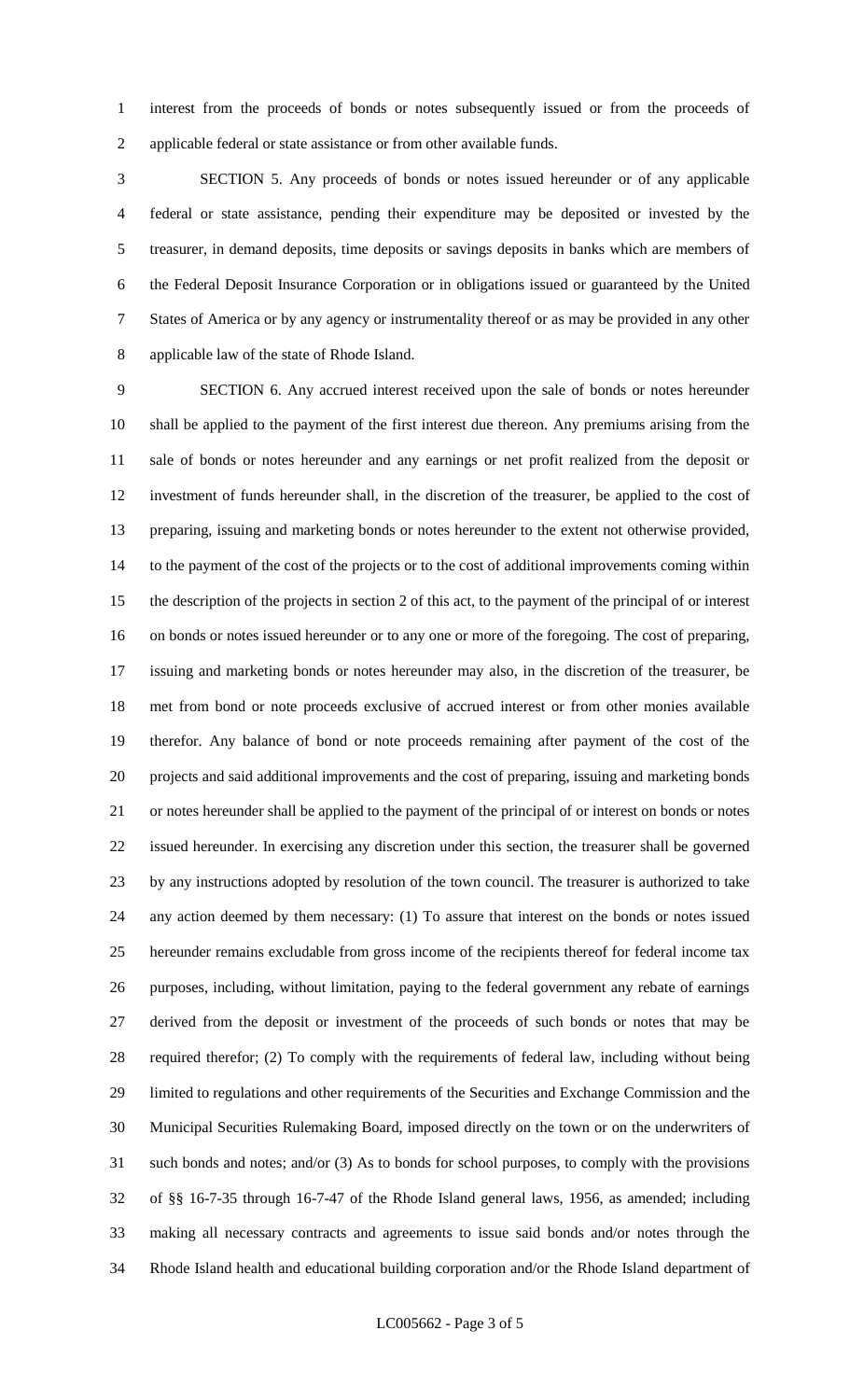education.

 SECTION 7. All bonds or notes issued under this act and the debts evidenced thereby shall be obligatory on the town in the same manner and to the same extent as other debts lawfully contracted by it and shall be excepted from the operation of § 45-12-2 of the general laws. No such obligation shall at any time be included in the debt of the town for the purpose of ascertaining its borrowing capacity. The town shall annually appropriate a sum sufficient to pay the principal and interest coming due within the year on bonds and notes issued hereunder to the extent that moneys therefor are not otherwise provided. If such sum is not appropriated, it shall nevertheless be added to the annual tax levy. In order to provide such sum in each year and notwithstanding any provision of law to the contrary, all taxable property in the town shall be subject to ad valorem taxation by the town without limitation as to rate or amount.

 SECTION 8. Any bonds or notes issued under the provisions of this act, if properly executed by officers of the town in office on the date of execution, shall be valid and binding according to their terms notwithstanding that before the delivery thereof and payment therefor any or all of such officers shall for any reason have ceased to hold office.

 SECTION 9. The town, acting by resolution of its town council is authorized to apply for, 17 contract for and expend any federal or state advances or other grants or assistance which may be available for the purposes of this act, and any such expenditures may be in addition to other moneys provided in this act. To the extent of any inconsistency between any law of this state and any applicable federal law or regulation, the latter shall prevail. Federal and state advances, with interest where applicable, whether contracted for prior to or after the effective date of this act, may be repaid as project costs under section 2.

 SECTION 10. Bonds and notes may be issued under this act without obtaining the approval of any governmental agency or the taking of any proceedings or the happening of any conditions except as specifically required by this act for such issue. In carrying out any project financed in whole or in part under this act, including where applicable the condemnation of any land or interest in land, and in the levy and collection of assessments or other charges permitted by law on account of any such project, all action shall be taken which is necessary to meet constitutional requirements whether or not such action is otherwise required by statute; but the validity of bonds and notes issued hereunder shall in no way depend upon the validity or occurrence of such action. To the extent of any inconsistency between this act and the town charter, this act shall prevail.

 SECTION 11. The question of the approval of this act shall be submitted to the electors of the town at the general election on November 6, 2018. The question shall be submitted in